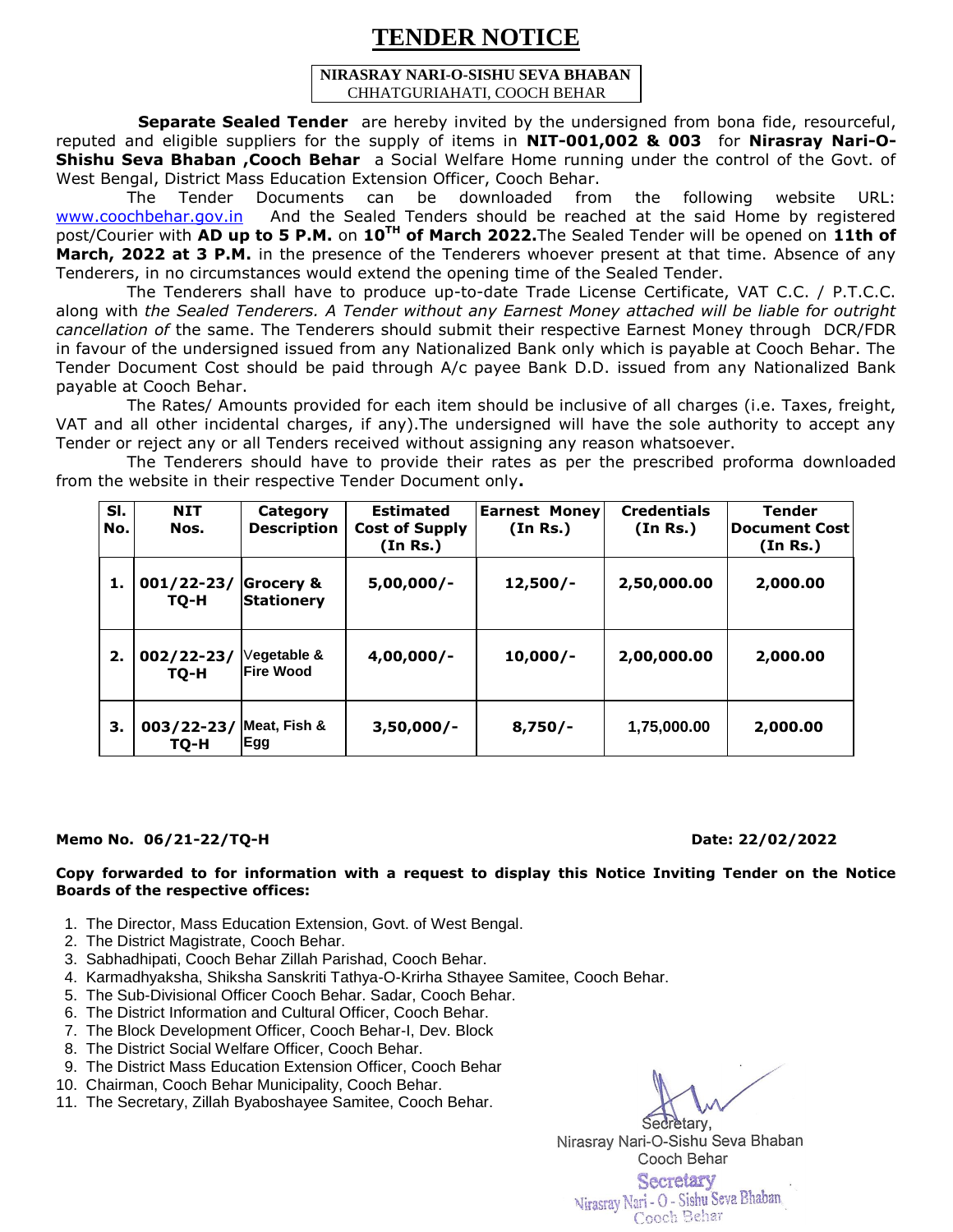### **NIRASRAY NARI-O-SHISHU SEVA BHABAN, CHHATGURIAHATI, COOCH BEHAR.**

## **:: TENDER DOCUMENT ::**

| NIT No.001/22-23/TQ-H, |                                                                             | <b>TENDER DATE: 22/02/2022</b>                                                                                                                                                                                                                                                      |
|------------------------|-----------------------------------------------------------------------------|-------------------------------------------------------------------------------------------------------------------------------------------------------------------------------------------------------------------------------------------------------------------------------------|
|                        | Date & time for submission of TENDER Document :                             | 10/03/2022 5:00 P.M.                                                                                                                                                                                                                                                                |
|                        | Date & time for Opening of the Sealed TENDER :                              | 11/03/2022 3:00 P.M.                                                                                                                                                                                                                                                                |
| page.                  |                                                                             | I / we hereby submit the Tender to supply the items noted in the next page(s) in the both<br>wings of Nirasray Nari-O-Shishu Seva Bhaban, Cooch Behar as a contract basis maintaining all<br>the Terms & Conditions stated in your "TERMS & CONDITION" paragraph in the penultimate |
|                        |                                                                             |                                                                                                                                                                                                                                                                                     |
| <b>Adress</b>          |                                                                             |                                                                                                                                                                                                                                                                                     |
|                        |                                                                             |                                                                                                                                                                                                                                                                                     |
|                        |                                                                             |                                                                                                                                                                                                                                                                                     |
|                        |                                                                             |                                                                                                                                                                                                                                                                                     |
|                        |                                                                             | <b>Signature of the Tenderer with Seal.</b>                                                                                                                                                                                                                                         |
|                        |                                                                             | -: Value Added Tax / Sales Tax / Professional Tax Declaration : -                                                                                                                                                                                                                   |
|                        | $\{ mark (\checkmark) at where$ where is applicable $\}$                    | VAT / S.T./ P.T. Registration No. ______________________ in the State of West Bengal.15                                                                                                                                                                                             |
|                        | Valid with effect from ________________, 20___ up to ______________, 20___. | Current Rate of VAT / S.T. / P.T. @ ____% (as chargeable on the amount of valid Bills.)                                                                                                                                                                                             |
|                        |                                                                             | <b>Signature of the Tenderer with Seal.</b>                                                                                                                                                                                                                                         |

 **Contd. to page 2 . . .**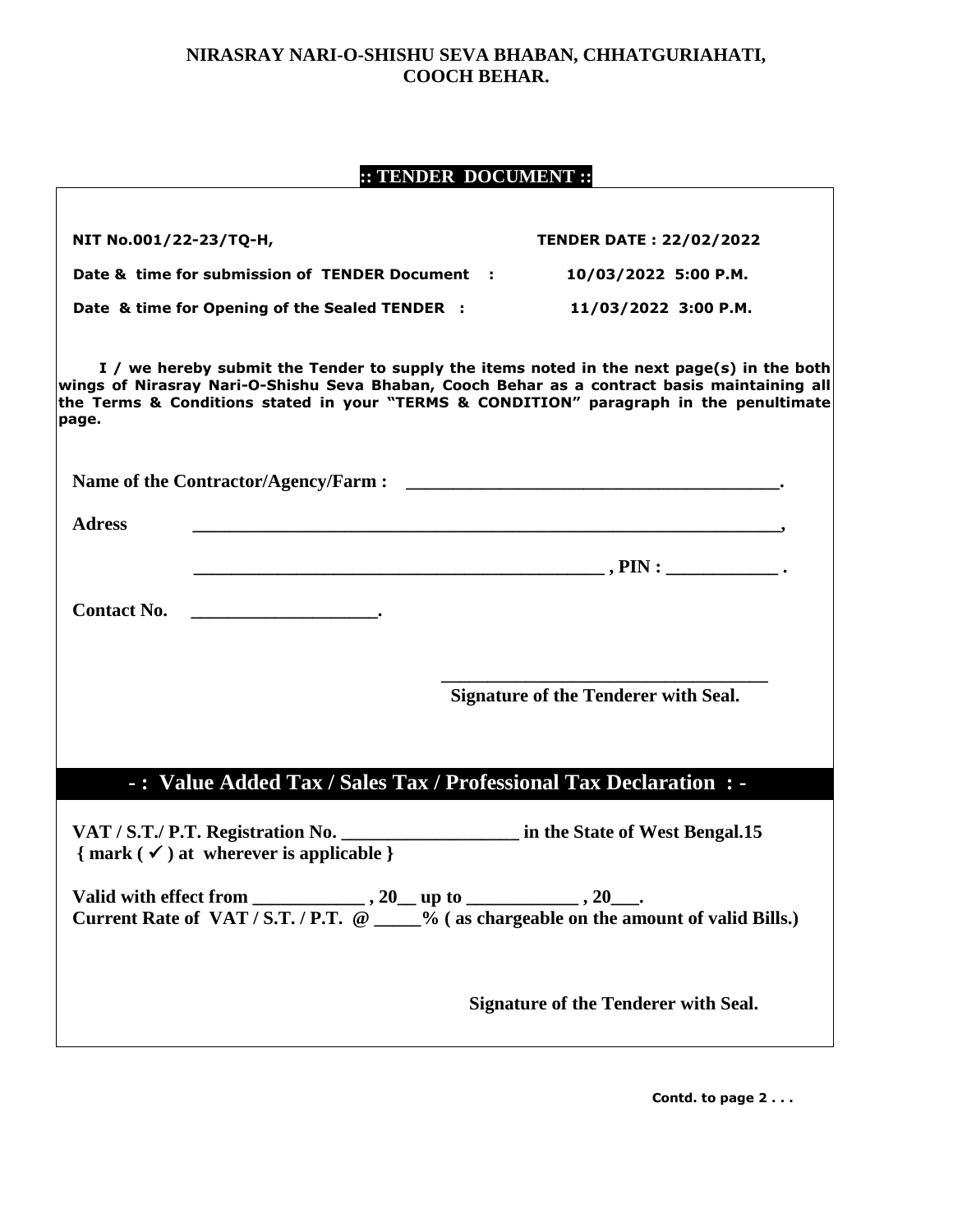## *~ :: Page No.2 :: ~*

# *~ :: List of Items to be Supplied :: ~*

### **A. GROCERY & Stationary :: ~**

| SI.No.            | <b>Description of Items</b>         | Quantity<br>[Approx.] | Rate (in Rs.)     | Amount (in Rs) |
|-------------------|-------------------------------------|-----------------------|-------------------|----------------|
| $*1.$             | <b>Rice</b>                         | 8900 kg               | /kg               |                |
| *2.               | <b>Musur Daal</b>                   | 290 kg                | /kg               |                |
| *3.               | <b>Mung Dal</b>                     | 100 kg                | /kg               |                |
| $*4.$             | <b>Chholar Daal</b>                 | <b>50 kg</b>          | /kg               |                |
| *5.               | <b>Kalai Daal</b>                   | 50 kg                 | /kg               |                |
| $*6.$             | <b>Arahar Dal</b>                   | <b>50 kg</b>          | /kg               |                |
| 7.                | Mastard Oil (Gokul/Surya)           | 90 kg                 | /kg               |                |
| 8.                | Rice Bran Oil (Gokul)               | 90 kg                 | /kg               |                |
| *9.               | <b>Halud [Shalimar]</b>             | 18 kg                 | /kg               |                |
| $*10.$            | Dry Chili                           | 18 kg                 | /kg               |                |
| $*11.$            | Jeera                               | 15 kg                 | /kg               |                |
| $*12.$            | <b>Panch Forhon</b>                 | $\overline{2}$ kg     | $\overline{7}$ kg |                |
| $*13.$            | <b>Black Jeera</b>                  | 1 <sub>kg</sub>       | /kg               |                |
| $*14.$            | Garaam Masala                       | 1 <sub>kg</sub>       | /kg               |                |
| &15.              | Sarisha [ white ]                   | 6 kg                  | /kg               |                |
| $*16.$            | <b>Corriender Leaf [bundle]</b>     | 100 bun.              | /bndl             |                |
| 17.               | Salt [United]                       | 150 kg                | /kg               |                |
| 18.               | Soyabin (Fortune/Nutrala)           | 20 kg                 | /kg               |                |
| 19.               | Chanachur                           | 33 kg                 | /kg               |                |
| $*20.$            | Suji                                | 20 kg                 | /kg               |                |
| $\overline{21}$ . | Aata                                | 250 kg                | $\overline{7}$ kg |                |
| 22.               | <b>Maida</b>                        | 5 kg                  | /kg               |                |
| 23.               | Sugar                               | 30 kg                 | /kg               |                |
| 24.               | <b>Batasha</b>                      | 10 kg                 | $7$ kg            |                |
| 25.               | <b>TATA Tea [ Premium]</b>          | 1 <sub>kg</sub>       | /kg               |                |
| 25.               | <b>Biscuit [ Anmol Marry ]</b>      | 10 packs              | /pck              |                |
| 26.               | <b>Inscence Sticks [ Shalimar ]</b> | 12 packs              | /pck              |                |
| 27.               | Coconut Oil (Shalimar) [500 ml.]    | 80 bottle             | /bot              |                |
| 29.               | Bath Soap (Life Bouy Plus) [120gm]  | 600 pcs               | /pcs              |                |
| 30.               | Washing Soap (OK) [162 gm]          | 600 pcs               | /pcs              |                |
| 31.               | Nirma Washig Powder [1 kg]          | 25 packs              | / pck             |                |
| 32.               | <b>Bleaching Powder</b>             | 10 kg                 | /kg               |                |
| 33.               | Rice (Aatap)                        | 25 kg                 | /kg               |                |
| 34.               | Muri                                | 1400 kg               | /kg               |                |
| 35.               | Gurh                                | 5 kg                  | /kg               |                |
|                   |                                     |                       | C.F. AMOUNT =     |                |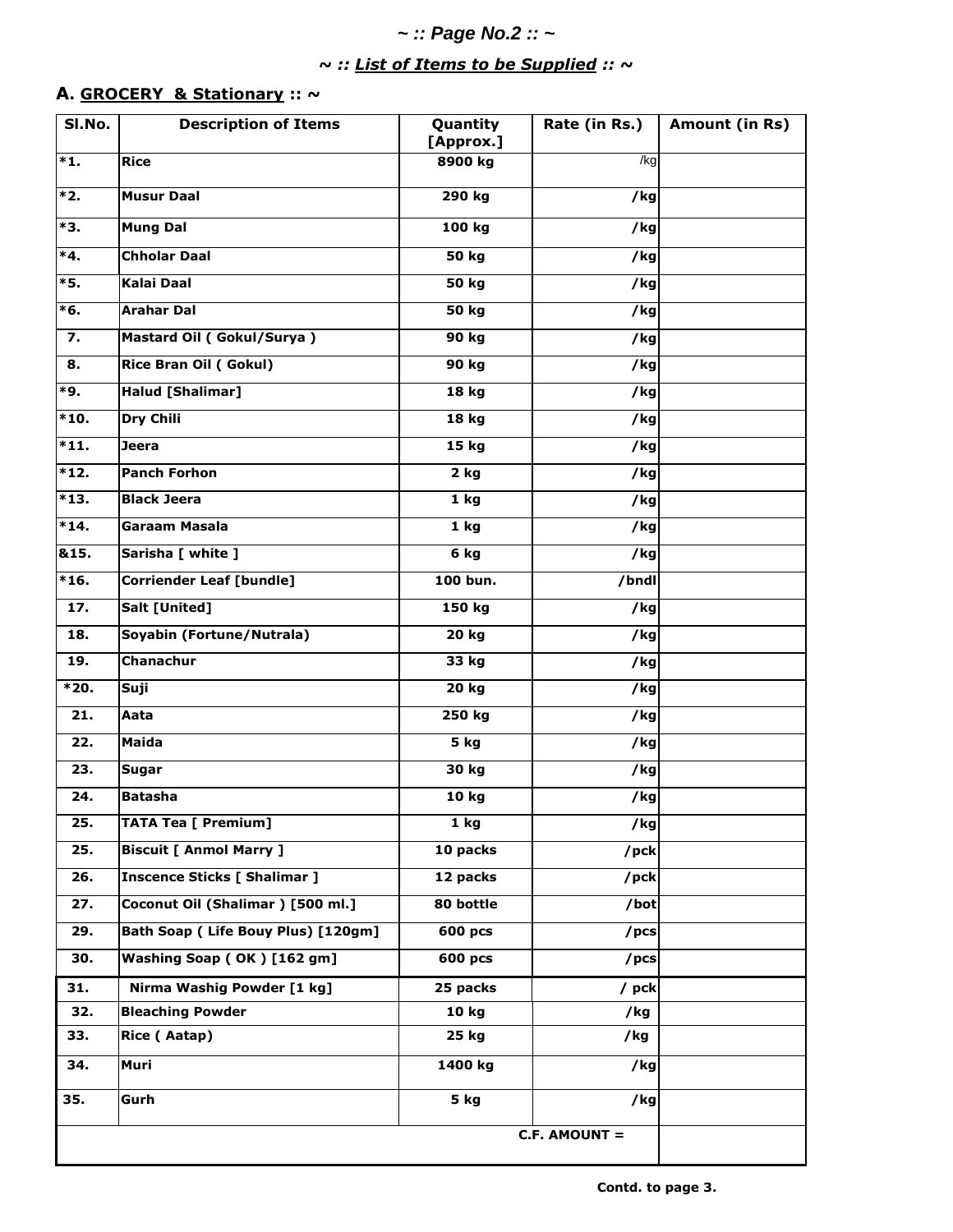| SI.No.        | <b>Description of Items</b>    | Quantity          | Rate (in Rs.)       | Amount (in Rs) |
|---------------|--------------------------------|-------------------|---------------------|----------------|
| 36.           | Match Box (6 pack in 1 box)    | 12 box            | /box                |                |
| 37.           | <b>Mosquito Coil (Moetein)</b> | 12 packs          | /packs              |                |
| 38.           | Colgate Tooth Paste (50gm)     | 200 packs         | /packs              |                |
| 39.           | <b>Colgate Tooth Brush</b>     | 75 pcs            | /pcs                |                |
| 40.           | <b>Chhola</b>                  | 10 kg             | / kg                |                |
| 41.           | Neemyle (500ml)                | 10 bottle         | /bot                |                |
| 42.           | Harpik (500ml)                 | 10 bottle         | /bot                |                |
| 43.           | Latrine Brush (Nylon Fibre)    | 4 pcs             | /pcs                |                |
| 44.           | Broom (stick)                  | 10 <sub>pcs</sub> | /pcs                |                |
| 45.           | Broom (ful)                    | 10 <sub>pcs</sub> | /pcs                |                |
| 46.           | <b>White Sheets</b>            | 12 reem           | /reem               |                |
| 47.           | <b>Line-marked Sheets</b>      | 3 reem            | /reem               |                |
| 48.           | <b>Ballpoint Pen (LINC)</b>    | $125$ pcs         | /pcs                |                |
|               |                                |                   | <b>Total Amount</b> |                |
| <b>Rupees</b> |                                |                   |                     |                |

*N.B. \* Samples should be provided in a separate envelope at the time of opening of the Tender Documents otherwise the Tender Document will be liable for cancellation.*

### *Signature of the Tenderer with Seal*

### *TENDER FOR SUPPLY WORKS*

I / We hereby submit the Tender for the supply of various items as per the Tender document in Nirasray Nari-O-Sishu Seva Bhaban ( both Boys & Girls wings ) Cooch Behar specified in the under write Memorandum at the rates specified therein by me / us and in accordance with all respect with the specifications, instruction with any such condition so far as applicable.

### *MEMORANDUM*

| A | General Description of work                                                      | Supply of Grocery & Stationary Item to the Nirasray Nari-O-<br>Sishu Seva Bhaban Vill. Chhatguriahati, Cooch behar of Girls<br>Wings and Vill, & P.O. Ghughumari, Cooch Behar of Boys wings.                                        |
|---|----------------------------------------------------------------------------------|-------------------------------------------------------------------------------------------------------------------------------------------------------------------------------------------------------------------------------------|
| в | Earnest Money :-                                                                 | Rs. 12,500/- (Rupees Twelve thousand Five hundred) only in the<br>form of a DCR/FDR in favour of the Secretary, Nirasray Nari-O-<br>Sishu Seva Bhaban, Cooch Behar issued from any Nationalized<br>Bank and payable at Cooch Behar. |
| C | Time allowed for the work<br>from the date issuing Contract<br>of Supply Oder :- | One year April 2022 to March-2023                                                                                                                                                                                                   |

| ACCUMULATED Amount to be offered in with figure & words ( in Rs. ) |                                    |       |  |
|--------------------------------------------------------------------|------------------------------------|-------|--|
| <b>Estimated Cost of Supply =</b><br>Rs. 5,00,000.00               | <b>Accumulated Amount =</b><br>Rs. | Only. |  |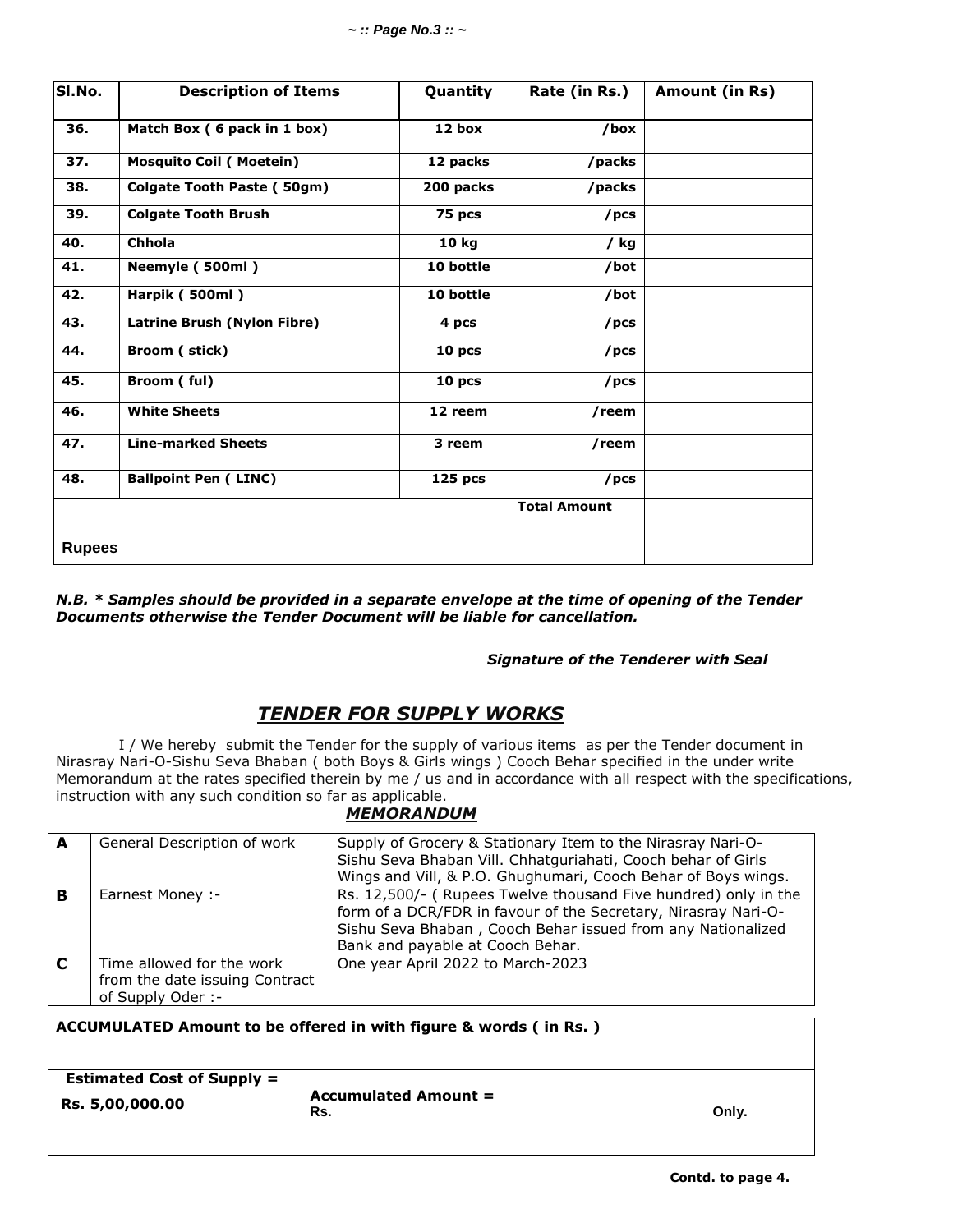#### **~ page-4~**

### **~ :: TERMS & CONDITIONS FOR THE SUPPLY WORKS :: ~**

### **A. FOR ACCEPTING A TENDER DOCUMENT FOR EVALUATION :: ~**

- $|1.$  Tender Applicaton is valid for 1 st. April 2022 to 31st March, 2023 with effect from the date of Inviting the Notice for the same. The Tender Document Cost should be paid through A/c payee Bank D.D. issued from any Nationalized Bank payable at Cooch Behar.
- 2. Tender Application should be accompanied with the respective Earnest Money of the amount as shown in the MEMORANDUM in the form of **DCR/FDR** issued from any Nationalized Bank payable at Cooch Behar in favour of "Secretary, Nirasray Nari-O-Shishu Seva Bhaban, Cooch Behar".A Tender Application without any Earnest Money will be liable for outright cancellation. The Earnest Money will be refunded to the unsuccessful Tenderer if sought for and the same will be released to the successful Tenderer after the completion of the supply work satisfactorily.
- 3. No Interest on Earnest Money deposited can be claimed.
- 4. Attested photocopies of uptodate Trade License Certificate, VAT C.C./ S.T.C.C./ P.T.C.C. and

 Credentials such type of supply any Government Order supply works during two previous financial years should be given along with the Tender application.Without these docoments; a Tender Application will be liable for outright cancellation.

5. Tender Documents are non-refundable. Mention NIT-001/22-23/TQ-H, Dt.22/02/2022 on the Tender Envelope. 6. Tenderer can not claim any compensation for non-approval of his Tender Application.

7. Secretary, Nirasray Nari-O-Shishu Seva Bhaban, Cooch Behar has the sole authority to acceptor reject any or all Tender application(s) without assigning any reasons after scrutinizing all the Tenders and she will not be bound to accept either the lowest Tender Application submitted or any of the Tenders as thereof.

8. If any information provided in the Tender Application alongwith the supporting papers found to be false at any stage of the whole process upto the completion of the term, the Tender Application/ the Approved Tender will be terminated along with the penalties depicted in Clause No.B-7.

9. Rate provided in the Tender Document should be inclusive of all charges ( i.e. Taxes, freight,VAT and all other incidental charges, if any ).

#### **B. FOR SUPPLY & PAYMENTS :: ~**

1. Quality of each and every item listed in the Tender Form must be best possible in its own category or sub-category.

- 2. Samples provided at the time of opening of Sealed Tender will act as the standard as is for any further scrutiny during the Tenderer's term as and when required. Mismatch in the Quality between samples provided & the materials supplied would bring about the termination of the **APPROVED TENDER** as the Secretary, Nirasray Nari-O-Shishu Seva Bhaban, Cooch Behar holds the right to cancel the Tender at any time  $\{$  if the Quotetioner disagree to change in a stipulated period given by the undersigned / fail to provide as per standard being accepted in the time of approving the Tender }.
- 3. The Supplier should intimate this office literally regarding the date & time of the delivery of the items ordered 7 days in advance, failing which the Supply Work may be suspended.

4. Payments will be made after as per availability of Allotments for the financial year i.e.2022-23 from

- the Directorate of Mass Education Extension, Govt. of West Bengal.
- 5. Quantity of each item to be supplied is **PROPORTIONAL** to the Actual No. of inmates present in the Hostel at any given time.
- 6. TDS deduction as per 194(c) of Direct Income Tax will be deducted from the amounts of each valid Bills before payment to be made to the contractor concerned according to the Govt. Rules.
- 7. In the event of any breach of conditions of the contract, as depicted in the above clauses following actions may be taken against the supplier concerned by the Secretary, Nirasray Nari-O-Shishu Seva Bhaban, Cooch Behar

### **Possible action(s) to be taken as the case may be ::~**

- [i] Forfeiture of the Earnest Money.
- [ii] Termination of Work order.
- [iii] Demanding compensation @ 5% of the uncommenced / unfinished supply work of the whole or part of the supply work or as the case may be in accordance with the Tender Document.
- [iv] Loss of opportunity to participate in any Tender / Tender Invitation for a term of 10 years or as Secretary, Nirasray Nari-O-Shishu Seva Bhaban, Cooch Behar., Cooch Behar will impose.

**By order ---**

### **Sd/- Sri Nripendra Mohan Chakraborty Secretary, Nirasray Nari-O-Shishu Seva Bhaban Cooch Behar**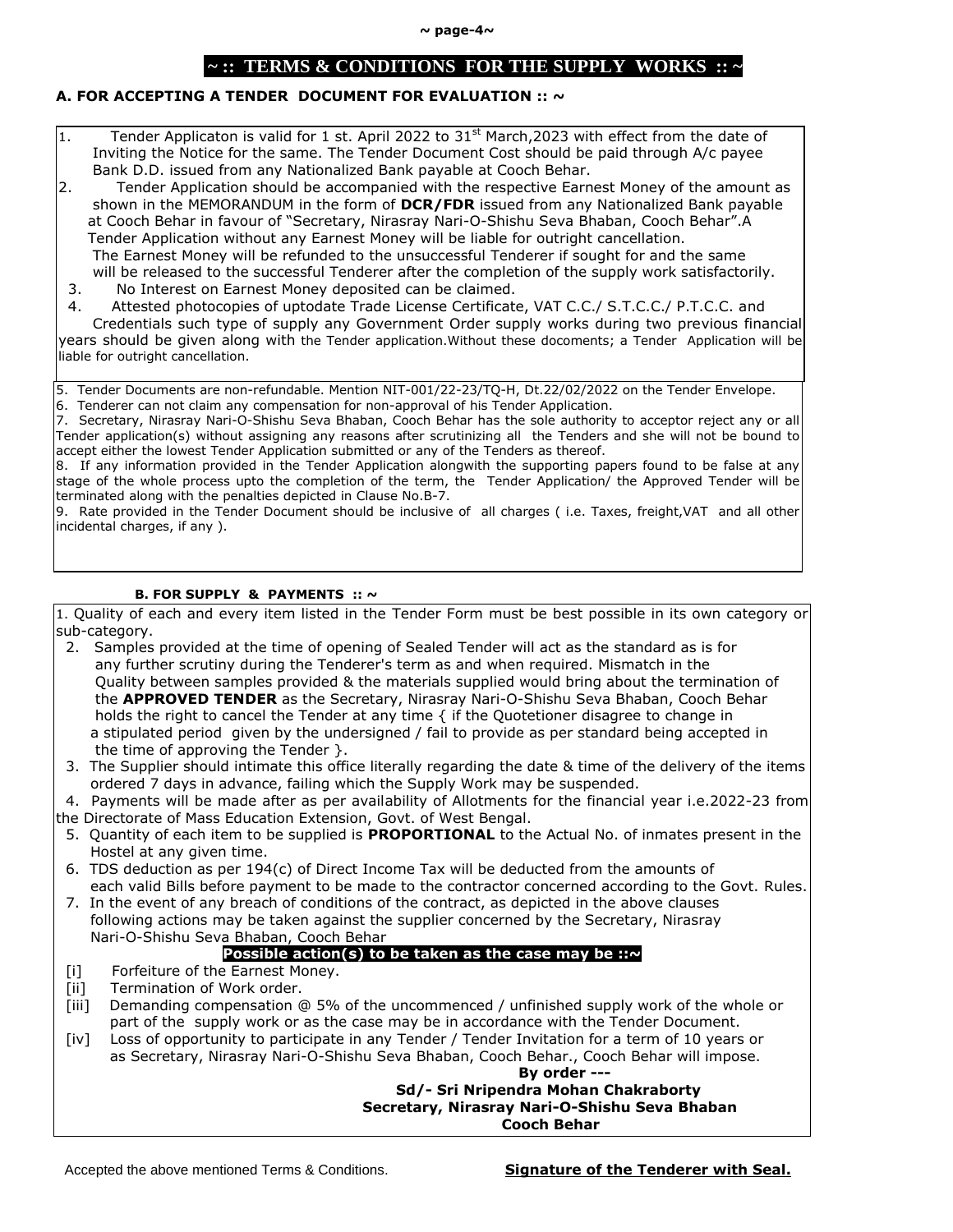### **NIRASRAY NARI-O-SHISHU SEVA BHABAN, CHHATGURIAHATI, COOCH BEHAR.**

# **:: TENDER DOCUMENT ::**

| NIT No.002/22-23/TQ-H, |                                                                                                                                                                                                                                                                                                                                                                                                                                                            | <b>TENDER DATE:22/02/2022</b>               |          |
|------------------------|------------------------------------------------------------------------------------------------------------------------------------------------------------------------------------------------------------------------------------------------------------------------------------------------------------------------------------------------------------------------------------------------------------------------------------------------------------|---------------------------------------------|----------|
|                        | Date & time for submission of TENDER Document :                                                                                                                                                                                                                                                                                                                                                                                                            | 10/03/2022 up to 5:00 P.M.                  |          |
|                        | Date & time for Opening of the Sealed TENDER :                                                                                                                                                                                                                                                                                                                                                                                                             | 11/03/2022                                  | 3:00P.M. |
| page.                  | I / we hereby submit the Tender to supply the items noted in the next page(s) in the both<br>wings of Nirasray Nari-O-Shishu Seva Bhaban, Cooch Behar as a contract basis maintaining all<br>the Terms & Conditions stated in your "TERMS & CONDITION" paragraph in the penultimate                                                                                                                                                                        |                                             |          |
|                        |                                                                                                                                                                                                                                                                                                                                                                                                                                                            |                                             |          |
| <b>Adress</b>          |                                                                                                                                                                                                                                                                                                                                                                                                                                                            |                                             |          |
|                        | $\begin{aligned} \text{PIN}: \end{aligned}$ .                                                                                                                                                                                                                                                                                                                                                                                                              |                                             |          |
|                        | Contact No.                                                                                                                                                                                                                                                                                                                                                                                                                                                |                                             |          |
|                        |                                                                                                                                                                                                                                                                                                                                                                                                                                                            | <b>Signature of the Tenderer with Seal.</b> |          |
|                        |                                                                                                                                                                                                                                                                                                                                                                                                                                                            |                                             |          |
|                        | -: Value Added Tax / Sales Tax / Professional Tax Declaration : -                                                                                                                                                                                                                                                                                                                                                                                          |                                             |          |
|                        | VAT / S.T./ P.T. Registration No. _______________________ in the State of West Bengal.<br>$\{ mark (\checkmark) at where$ wherever is applicable $\}$                                                                                                                                                                                                                                                                                                      |                                             |          |
|                        | Valid with effect from $\frac{1}{\sqrt{2\pi} \sqrt{2\pi} \sqrt{2\pi} \sqrt{2}}$ , 20 up to $\frac{1}{\sqrt{2\pi} \sqrt{2\pi} \sqrt{2\pi} \sqrt{2\pi} \sqrt{2\pi} \sqrt{2\pi} \sqrt{2\pi} \sqrt{2\pi} \sqrt{2\pi} \sqrt{2\pi} \sqrt{2\pi} \sqrt{2\pi} \sqrt{2\pi} \sqrt{2\pi} \sqrt{2\pi} \sqrt{2\pi} \sqrt{2\pi} \sqrt{2\pi} \sqrt{2\pi} \sqrt{2\pi} \sqrt{2\pi} \$<br>Current Rate of VAT/S.T./P.T. @ ____% (as chargeable on the amount of valid Bills.) |                                             |          |
|                        |                                                                                                                                                                                                                                                                                                                                                                                                                                                            | <b>Signature of the Tenderer with Seal.</b> |          |

 **Contd. to page 2 . . .**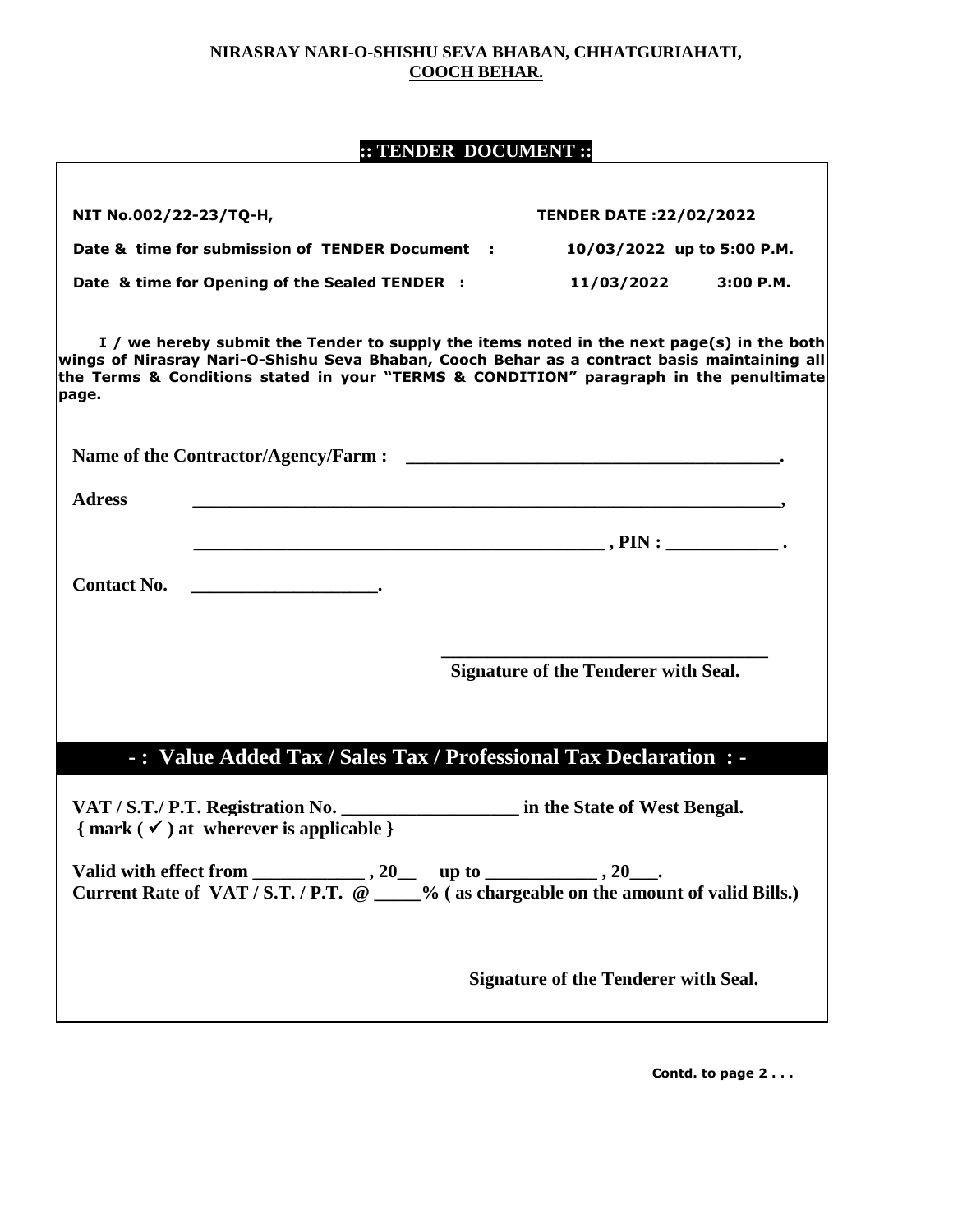### *~ :: Page No.2 :: ~ ~ :: List of Items to be Supplied :: ~*

### **A. VEGETABLES & Fire wood :: ~**

| SI.No.            | <b>Description of Items</b> | Quantity<br>[Approx.] | Rate (in Rs.)      | Amount (in Rs) |
|-------------------|-----------------------------|-----------------------|--------------------|----------------|
| 1.                | Aalu                        | 3800 kg               | /kg.               |                |
| 2.                | Patal (s)                   | 290 kg                | $\overline{I}$ kg. |                |
| 3.                | <b>Begun</b>                | 600 kg                | /kg.               |                |
| 4.                | Pepe                        | 100 kg                | /kg.               |                |
| 5.                | <b>Kuash</b>                | 700 kg                | /kg.               |                |
| 6.                | Phool Kopi (s)              | 600 kg                | /kg.               |                |
| $\overline{7}$ .  | <b>Bandha Kopi (s)</b>      | 600 kg                | /kg.               |                |
| 8.                | Shola Kochu (s)             | 700 kg                | /kg.               |                |
| 9.                | Mukhi Kochu (s)             | 200 kg                | /kg.               |                |
| 10.               | Seem (s)                    | 100 kg                | /kg.               |                |
| $\overline{11}$ . | Barbati (s)                 | 25 kg                 | /kg.               |                |
| 12.               | Palong Shak (s)             | 200 kg                | /kg.               |                |
| 13.               | <b>Pui Shak</b>             | 400 kg                | /kg.               |                |
| 14.               | Mulo (s)                    | 360 kg                | /kg.               |                |
| 15.               | Peanj                       | 180 kg                | /kg.               |                |
| 16.               | <b>Kancha Lonka</b>         | 170 kg                | /kg.               |                |
| 17.               | Aada                        | 36 kg                 | /kg.               |                |
| 18.               | Rasoon                      | 20 kg                 | /kg.               |                |
| 19.               | Tometo (s)                  | 100 kg                | /kg.               |                |
| $\overline{20}$ . | Lau $(s)$                   | 500 kg                | /kg.               |                |
| 21.               | Chal Kumrha (s)             | 400 kg                | /kg.               |                |
| 22.               | Mishti Kumrha (s)           | 200 kg                | /kg.               |                |
| 23.               | <b>Lau Shak</b>             | 50 kg                 | /kg.               |                |
| 24.               | <b>Dhone Pata</b>           | 30 kg                 | /kg.               |                |
| 25.               | <b>Kancha Kola</b>          | 50 doz                | /doz.              |                |
| 26.               | <b>Danta Shak</b>           | 600 bundle            | /bndl.             |                |
| 27.               | Ol Kochu (s)                | 180 kg                | /kg.               |                |
| 28.               | Jhinge (s)                  | 120 kg                | /kg.               |                |
| 29.               | Karala                      | 80 kg                 | /kg.               |                |
| 30.               | Kankrol (s)                 | 50 kg                 | /kg.               |                |
| 31.               | <b>Shosha</b>               | 120 kg                | /kg.               |                |
| 32.               | <b>Dhnarosh</b>             | 200 kg                | /kg.               |                |
| 33.               | Gajor (s)                   | 50 kg                 | /kg.               |                |
| 34.               | Beat (s)                    | 15 kg                 | /kg.               |                |
| 35.               | Beans (s)                   | 10 kg                 | /kg.               |                |
| 36.               | Matar Shnuti (s)            | 60 kg                 | /kg.               |                |
|                   |                             |                       | $C.F. AMOUNT =$    |                |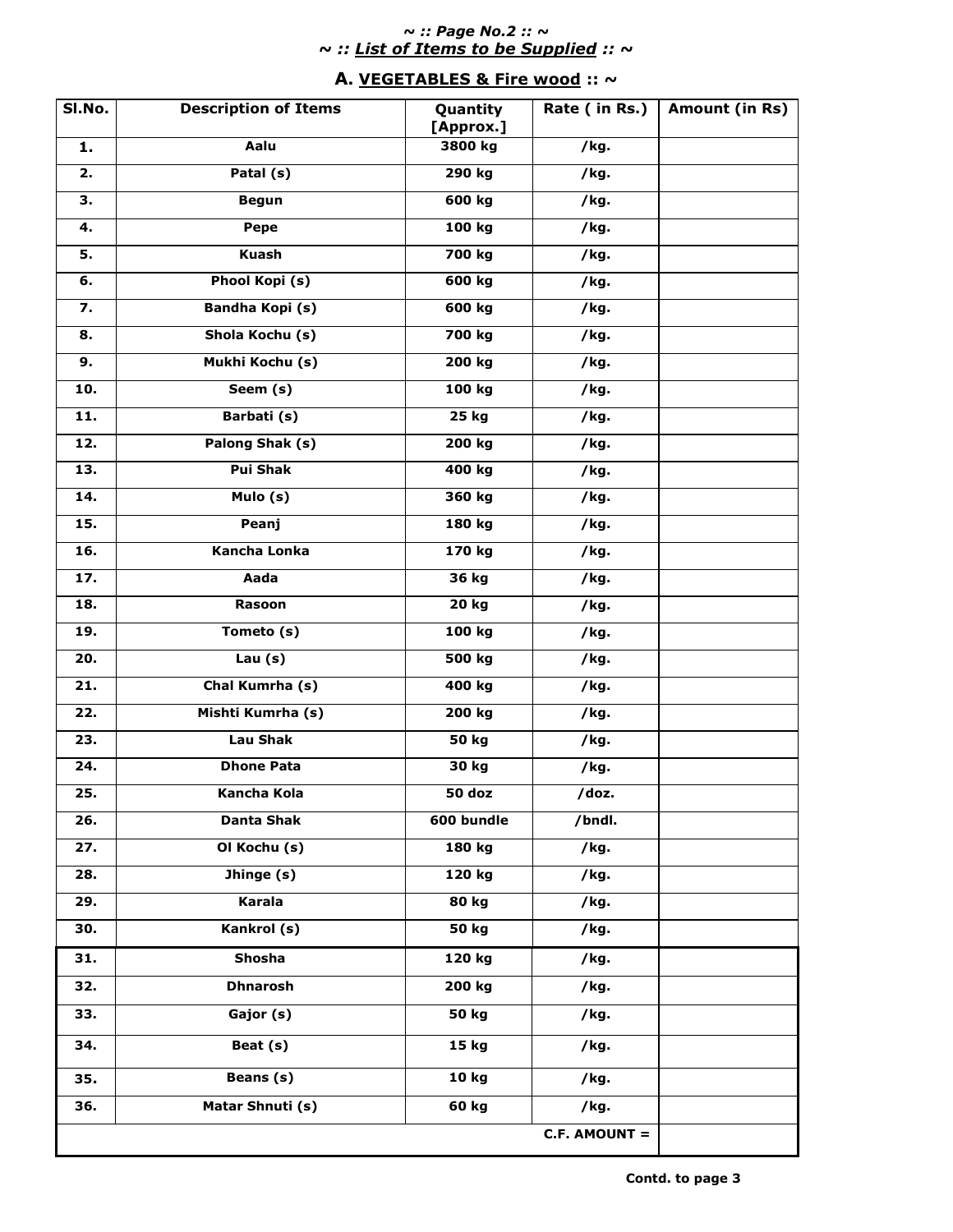| SI.No.              | <b>Description of Items</b> | Quantity<br>[Approx.] | Rate (in Rs.) | Amount (in Rs) |  |
|---------------------|-----------------------------|-----------------------|---------------|----------------|--|
| 37.                 | Sajne (s)                   | 60 kg                 | /kg.          |                |  |
| 38.                 | Ol Kopi (s)                 | 60 kg                 | /kg.          |                |  |
| 39.                 | Enchor (s)                  | 100 kg                | /kg.          |                |  |
| 40.                 | <b>Fire wood</b>            | 15000 kg              | /kg.          |                |  |
| <b>Total Amount</b> |                             |                       |               |                |  |
| <b>Rupees:-</b>     |                             |                       |               |                |  |

#### **Signature of the Tenderer with Seal.**

### **~ :: TENDER FOR SUPPLY WORKS :: ~**

 I / we hereby submit the **Tender** for the Supply of various items as per the **Tender** Document in Nirasray Nari-O-Shishu Seva Bhaban [both Boys' & Girls' wings],Cooch Behar specified in the under written memorandum at the rates specified therein by me / us and in accordance with all respect with the specifications, instructions and with the Rules , Terms & Conditions referred herewith and in all other respect in accordance with any such conditions so far as applicable.

### **MEMORANDUM**

| [a] | <b>General Description of work: -</b>                                              | Supply of Veg. and Fire Wood to Nirasry Nari-O-Shishu<br>Seva Bhaban Vill.Chhatquriahati, Po.& Dist.Cooch Behar of<br>Girls Wings and Vill. & P.O. Ghughumari, Cooch Behar of<br><b>Boys Wings.</b>                  |
|-----|------------------------------------------------------------------------------------|----------------------------------------------------------------------------------------------------------------------------------------------------------------------------------------------------------------------|
| [b] | <b>Earnest Money: -</b>                                                            | Rs.10,000.00 (Rupees Ten thousand) only in the form of a<br>DCR/FDR in favour of the "Secretary, Nirasry Nari-O-Shishu<br>Seva Bhaban, Cooch Behar" issued from any Nationalized<br>Bank and payable at Cooch Behar. |
| [c] | Time allowed for the work<br>from the date issuing Contract<br>of Supply Order : - | One year w.e.f. 1st.April,2022 to March 2023.                                                                                                                                                                        |

| Accumulated Amount to be offered in with figure & words (in Rs.) |                                             |  |  |  |
|------------------------------------------------------------------|---------------------------------------------|--|--|--|
| <b>Estimated Cost of Supply =</b><br>Rs. 4,00,000.00             | <b>Accumulated Amount =</b><br>Rs.<br>only. |  |  |  |

### **A. FOR ACCEPTING A TENDER DOCUMENT FOR EVALUATION :: ~**

1. Tender Applicaton is valid for 1 st. April 2022 to  $31<sup>st</sup>$  March, 2023 with effect from the date of Inviting the Notice for the same. The Tender Document Cost should be paid through A/c payee Bank D.D. issued from any Nationalized Bank payable at Cooch Behar.

2. Tender Application should be accompanied with the respective Earnest Money of the amount as shown in the MEMORANDUM in the form of **DCR/FDR** issued from any Nationalized Bank payable at Cooch Behar in favour of "Secretary, Nirasray Nari-O-Shishu Seva Bhaban, Cooch Behar".A Tender Application without any Earnest Money will be liable for outright cancellation.The Earnest Money will be refunded to the unsuccessful Tenderer if sought for and the same will be released to the successful Tenderer after the completion of the supply work satisfactorily.

3. No Interest on Earnest Money deposited can be claimed.

 4. Attested photocopies of uptodate Trade License Certificate, VAT C.C./ S.T.C.C./ P.T.C.C. and Credentials such type of supply any Government Order supply works during two previous financial years should be given along with the Tender application.Without these docoments; a Tender Application will be liable for outright cancellation.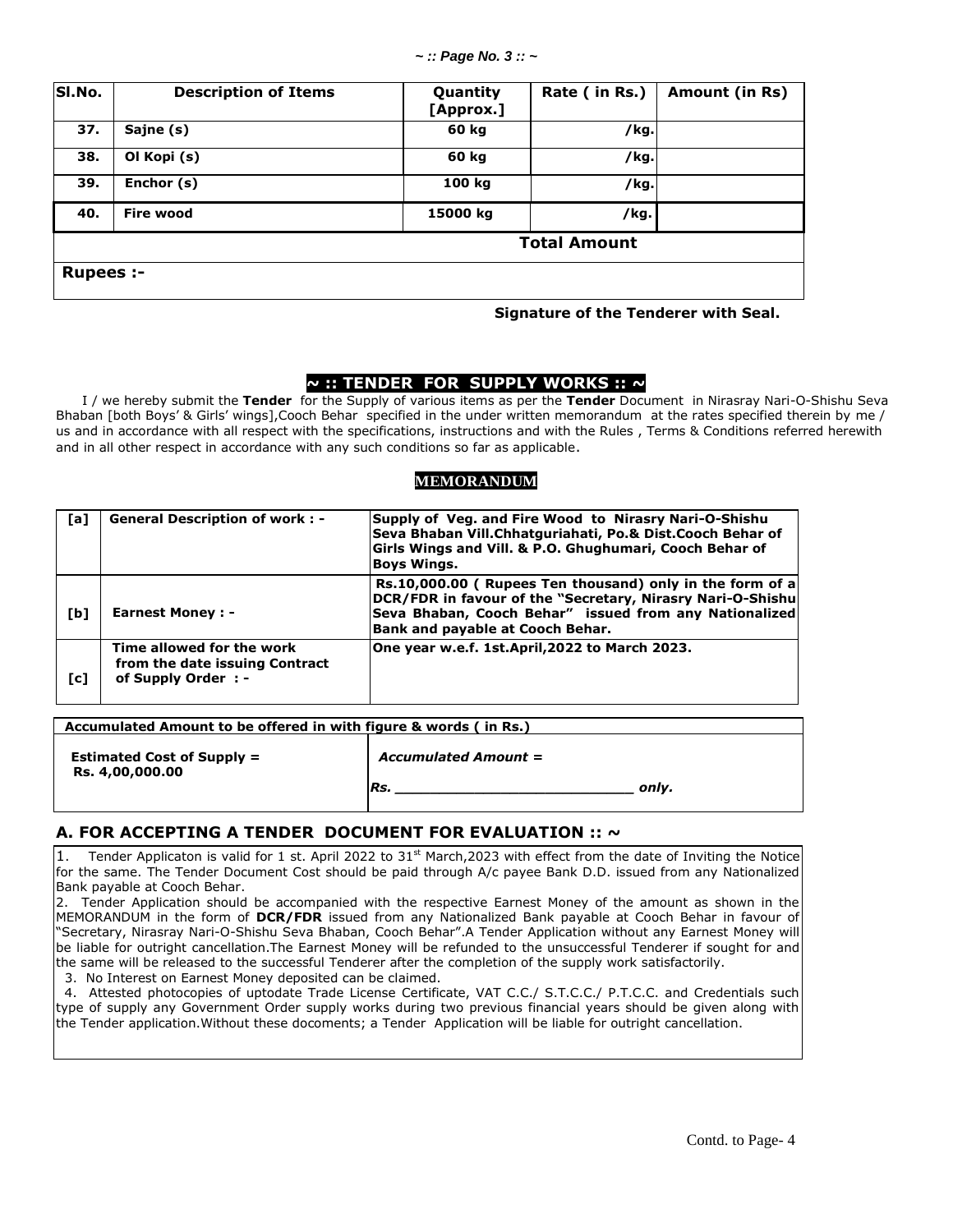5.Tender Documents are non-refundable. Mention NIT-002/22-23/TQ-H, Dt.22/02/2022 on the Tender Envelope.

6. Tenderer cannot claim any compensation for non-approval of his Tender Application.

7. Secretary, Nirasray Nari-O-Shishu Seva Bhaban, Cooch Behar has the sole authority to acceptor reject any or all Tender application(s) without assigning any reasons after scrutinizing all the Tenders and she will not be bound to accept either the lowest Tender Application submitted or any of the Tenders as thereof.

8. If any information provided in the Tender Application along with the supporting papers found to be false at any stage of the whole process up to the completion of the term, the Tender Application/ the Approved Tender will be terminated along with the penalties depicted in Clause No.**B-7.**

9. Rate provided in the Tender Document should be inclusive of all charges ( i.e. Taxes, freight,VAT and all other incidental charges, if any ).

### **B. FOR SUPPLY & PAYMENTS :: ~**

1. Quality of each and every item listed in the Tender Form must be best possible in its own category or sub-category.

- 2. Samples provided at the time of opening of Sealed Tender will act as the standard as is for any further scrutiny during the Tenderer's term as and when required. Mismatch in the Quality between samples provided & the materials supplied would bring about the termination of the **APPROVED TENDER** as the Secretary, Nirasray Nari-O-Shishu Seva Bhaban, Cooch Behar holds the right to cancel the Tender at any time { if the Quotationer disagree to change in a stipulated period given by the undersigned / fail to provide as per standard being accepted in the time of approving the Tender }.
- 3. The Supplier should intimate this office literally regarding the date & time of the delivery of the items ordered 7 days in advance, failing which the Supply Work may be suspended.

4. Payments will be made after as per availability of Allotments for the financial year i.e.2022-23 from

- the Directorate of Mass Education Extension Govt. of West Bengal.
- 5. Quantity of each item to be supplied is **PROPORTIONAL** to the Actual No. of inmates present in the Hostel at any given time.
- 6. TDS deduction as per  $194(c)$  of Direct Income Tax will be deducted from the amounts of each valid Bills before payment to be made to the contractor concerned according to the Govt. Rules.
- 7. In the event of any breach of conditions of the contract, as depicted in the above clauses
- following actions may be taken against the supplier concerned by the Secretary, Nirasray Nari-O-Shishu Seva Bhaban, Cooch Behar

### **Possible action(s) to be taken as the case may be :: ~**

- [i] Forfeiture of the Earnest Money.
- [ii] Termination of Work order.
- [iii] Demanding compensation @ 5% of the uncommenced / unfinished supply work of the whole or part of the supply work or as the case may be in accordance with the Tender Document.
- [iv] Loss of opportunity to participate in any Tender / Tender Invitaton for a term of 10 years or as Secretary, Nirasray Nari-O-Shishu Seva Bhaban, Cooch Behar., Cooch Behar will impose.

### **By order --- Sd/- Sri Nripendra Mohan Chakraborty Secretary, Nirasray Nari-O-Shishu Seva Bhaban Cooch Behar**

Accepted the above mentioned terms & Conditions.

**Signature of the Tenderer with Seal.**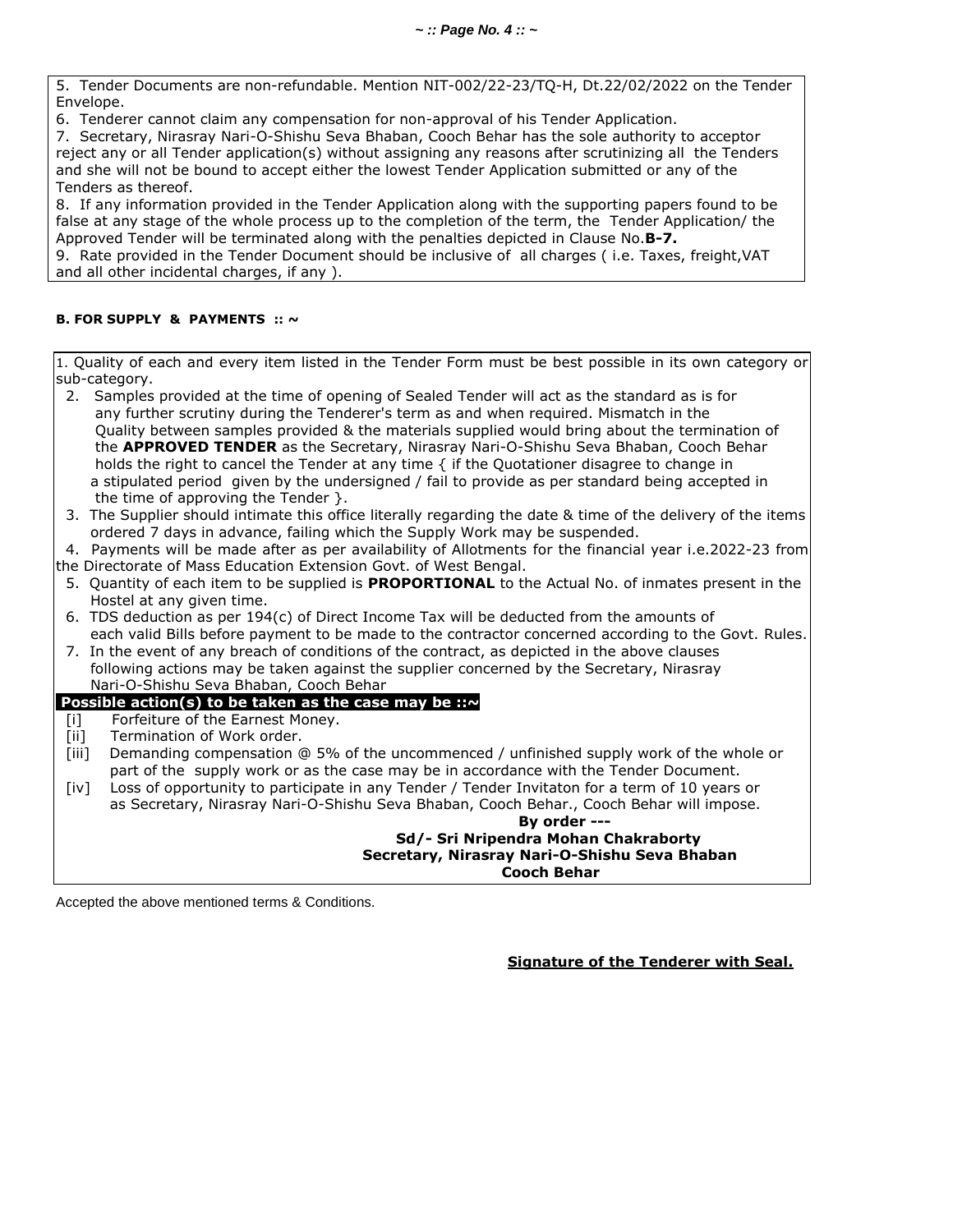### **NIRASRAY NARI-O-SHISHU SEVA BHABAN, CHHATGURIAHATI, COOCH BEHAR.**

### **:: TENDER DOCUMENT ::**

| NIT No.003/22-23/TQ-H,                                                                                                                                                                                                                                                                       | <b>TENDER DATE: 22/02/2022</b>                                                                                       |
|----------------------------------------------------------------------------------------------------------------------------------------------------------------------------------------------------------------------------------------------------------------------------------------------|----------------------------------------------------------------------------------------------------------------------|
| Date & time for submission of TENDER Document :                                                                                                                                                                                                                                              | 10/03/2022 up to 5:00 P.M.                                                                                           |
| Date & time for Opening of the Sealed TENDER :                                                                                                                                                                                                                                               | 11/03/2022 at 3:00 P.M.                                                                                              |
| I / we hereby submit the Tender to supply the items noted in the next page(s) in the both<br>wings of Nirasray Nari-O-Shishu Seva Bhaban, Cooch Behar as a contract basis maintaining all<br>the Terms & Conditions stated in your "TERMS & CONDITION" paragraph in the penultimate<br>page. |                                                                                                                      |
|                                                                                                                                                                                                                                                                                              |                                                                                                                      |
| <b>Adress</b>                                                                                                                                                                                                                                                                                | <u> 1980 - Johann Barn, mars ar breithinn ar chwaraeth a bhann an chwaraeth a bhann an chwaraeth a bhann an chwa</u> |
|                                                                                                                                                                                                                                                                                              |                                                                                                                      |
| <b>Contact No.</b>                                                                                                                                                                                                                                                                           |                                                                                                                      |
|                                                                                                                                                                                                                                                                                              | <b>Signature of the Tenderer with Seal.</b>                                                                          |
| -: Value Added Tax / Sales Tax / Professional Tax Declaration : -                                                                                                                                                                                                                            |                                                                                                                      |
| VAT / S.T./ P.T. Registration No. _______________________ in the State of West Bengal.<br>$\{ mark (\checkmark) at where$ where is applicable $\}$                                                                                                                                           |                                                                                                                      |
| Current Rate of VAT / S.T. / P.T. @ ____% (as chargeable on the amount of valid Bills.)                                                                                                                                                                                                      |                                                                                                                      |
|                                                                                                                                                                                                                                                                                              | <b>Signature of the Tenderer with Seal.</b>                                                                          |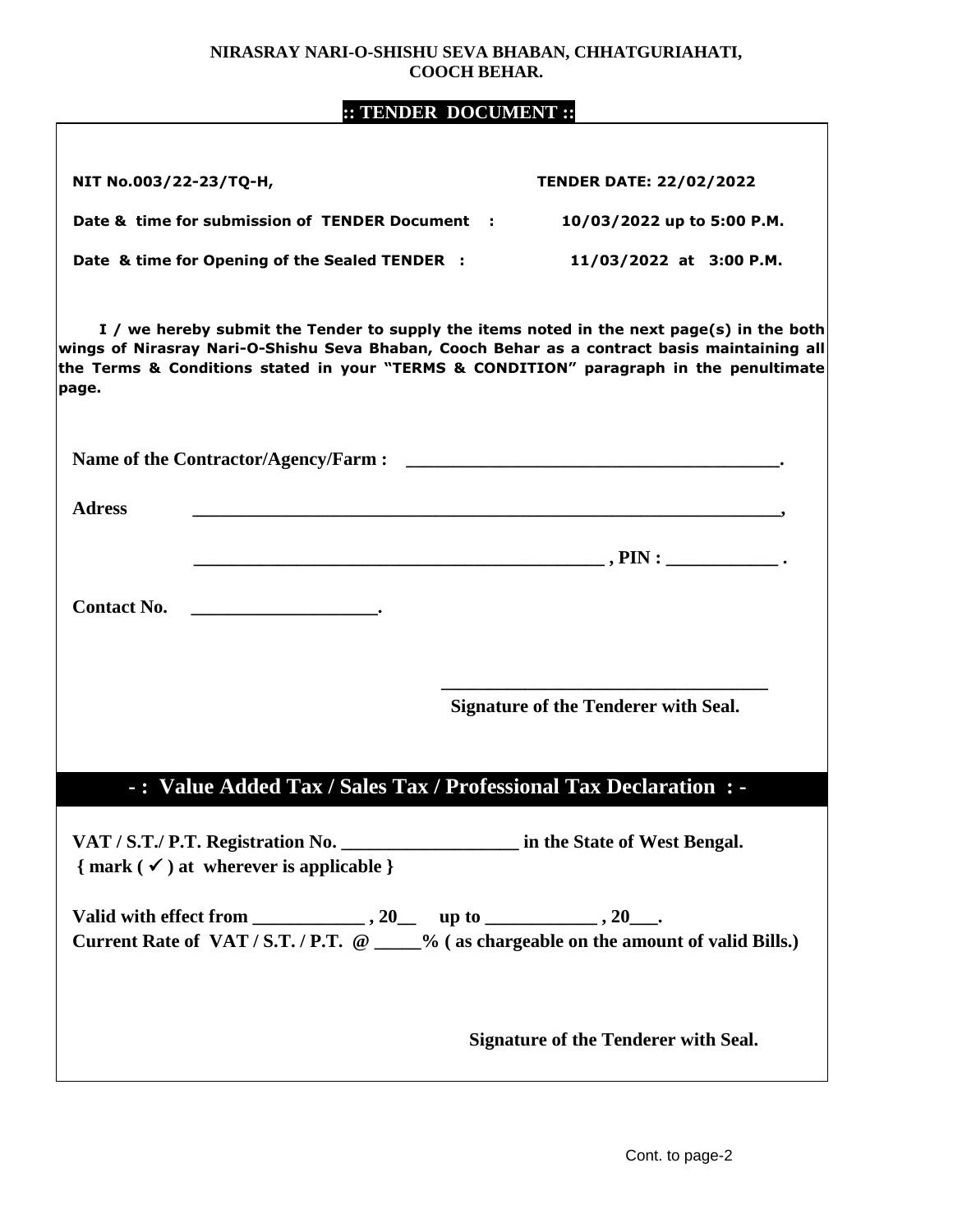#### *~ :: Page No.2 :: ~*

# *~ :: List of Items to be Supplied :: ~*

## **Meat, Fish & Egg**

| SI.No.          | <b>Description of Item</b> | Quantity<br>(Approx | Rate (in Rs.)       | Amount (in Rs.) |
|-----------------|----------------------------|---------------------|---------------------|-----------------|
| 1.              | <b>Chicken</b>             | 500 kg              | /kg                 |                 |
| 2.              | Ruhi (solied 75gm/pc wise) | 740 kg              | /kg                 |                 |
| 3.              | ,,<br>"<br>Katal           | 15 kg               | /kg                 |                 |
| 4.              | <b>Poultry Egg</b>         | 10000 pcs.          | /pcs                |                 |
| <b>Rupees:-</b> |                            |                     | <b>Total Amount</b> |                 |

### **N.B. Item in Sl. No. 2,3 (Fiswh) should be provided by 75 gm. Pc wise at the time of supply.**

Signature of Tenderer with Seal

### **~ :: TENDER FOR SUPPLY WORKS :: ~**

 I / we hereby submit the **Tender** for the Supply of various items as per the **Tedner** Document in Nirasray Nari-O-Shishu Seva Bhaban [both Boys' & Girls' wings], Cooch Behar specified in the under written memorandum at the rates specified therein by me / us and in accordance with all respect with the specifications, instructions and with the Rules , Terms & Conditions referred herewith and in all other respect in accordance with any such conditions so far as applicable.

### **MEMORANDUM**

| [a] | <b>General Description of work: -</b>                                              | Supply of Meat, Fish & Egg to Nirasry Nari-O-Shishu Seva<br>Bhaban Vill.Chhatguriahati, Po.& Dist.Cooch Behar of Girls<br>Wings and Vill. & P.O. Ghughumari, Cooch Behar of Boys<br>Winas.                                                |
|-----|------------------------------------------------------------------------------------|-------------------------------------------------------------------------------------------------------------------------------------------------------------------------------------------------------------------------------------------|
| [b] | <b>Earnest Money: -</b>                                                            | Rs.8,750.00( Rupees Eight thousand Seven hundred Fifty)<br>only in the form of a DCR/FDR in favour of the "Secretary,<br>Nirasry Nari-O-Shishu Seva Bhaban, Cooch Behar" issued<br>from any Nationalized Bank and payable at Cooch Behar. |
| [c] | Time allowed for the work<br>from the date issuing Contract<br>of Supply Order : - | One year w.e.f. 1st. April, 2022 to March 2023.                                                                                                                                                                                           |

| Accumulated Amount to be offered in with figure & words (in Rs.) |                             |       |
|------------------------------------------------------------------|-----------------------------|-------|
| Estimated Cost of Supply $=$<br>Rs. 3,50,000.00                  | <b>Accumulated Amount =</b> |       |
|                                                                  | IRs.                        | onlv. |